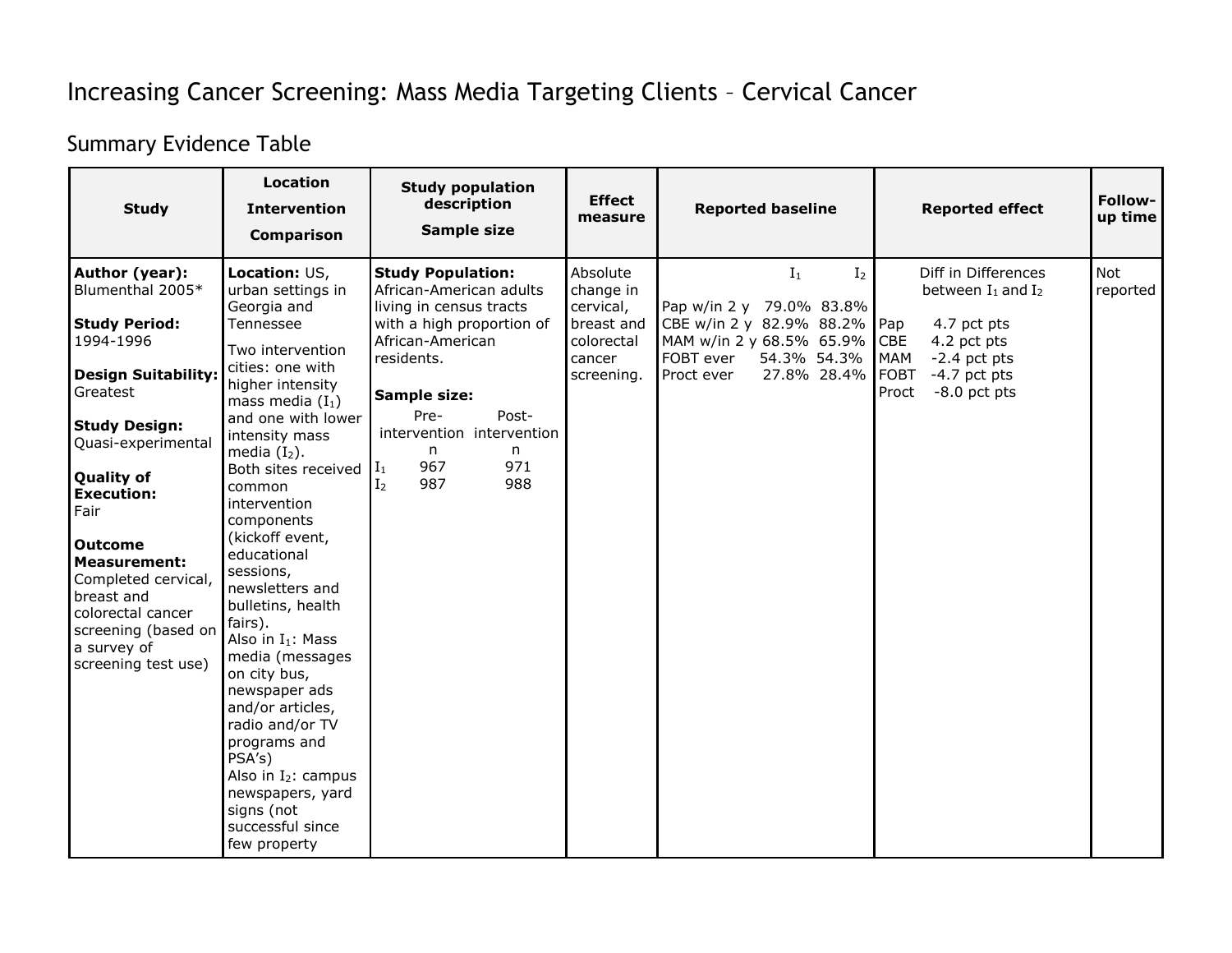| <b>Study</b>                                                                                                                                                                                                                                                                                                                           | <b>Location</b><br><b>Intervention</b><br><b>Comparison</b>                                                                                                                                                                                                                          | <b>Study population</b><br>description<br>Sample size                                                                                                                                                                                                                                                                                                                   | <b>Effect</b><br>measure                                                                | <b>Reported baseline</b>                                                                               | <b>Reported effect</b>                                                                      | Follow-<br>up time |
|----------------------------------------------------------------------------------------------------------------------------------------------------------------------------------------------------------------------------------------------------------------------------------------------------------------------------------------|--------------------------------------------------------------------------------------------------------------------------------------------------------------------------------------------------------------------------------------------------------------------------------------|-------------------------------------------------------------------------------------------------------------------------------------------------------------------------------------------------------------------------------------------------------------------------------------------------------------------------------------------------------------------------|-----------------------------------------------------------------------------------------|--------------------------------------------------------------------------------------------------------|---------------------------------------------------------------------------------------------|--------------------|
|                                                                                                                                                                                                                                                                                                                                        | owners allowed<br>signs).<br>Two additional<br>comparison cities<br>with no<br>interventions.<br>Here examined $I_1$<br>(multicomponent<br>intervention with<br>higher intensity<br>mass media) vs. $I_2$<br>(multicomponent<br>intervention with<br>lower intensity<br>mass media). |                                                                                                                                                                                                                                                                                                                                                                         |                                                                                         |                                                                                                        |                                                                                             |                    |
| Author (year):<br>Byles (1994)<br><b>Study Period:</b><br>1989<br>Design Suitability:   12 times over 3<br>Greatest<br><b>Study Design:</b><br>Group non-<br>randomized trial<br><b>Quality of</b><br><b>Execution:</b><br>Fair<br><b>Outcome</b><br><b>Measurement:</b><br>Completed cervical<br>cancer screening<br>(based on Health | <b>Location: New</b><br>South Wales,<br>Australia;<br>1. TV campaign<br>only (30 second ad<br>days at peak<br>viewing time)<br>versus<br>2. Usual care                                                                                                                               | <b>Study Population:</b><br>Women aged 18-70<br>residing in postal regions<br>in rural locality, country<br>town, major rural center.<br>Here reported effect in<br>women who reported not   yrs)<br>having had a Pap test in<br>the past 3 years.<br>Sample size:<br>intervention comparison<br>n<br>n<br>Country town<br>1542<br>1004<br>Rural center<br>2292<br>2780 | Relative<br>change for<br>$1$ vs. $2$ (for<br>women<br>with no<br>record of<br>Pap in 3 | Rural<br>Country<br>towns<br>centers<br>Intervention<br>72.7%<br>46.9%<br>Comparison<br>75.8%<br>66.9% | Relative change 1 vs. 2<br>Country towns: 20.4%<br>(p > .05)<br>Rural Center: 47.6% (p<.05) | 3 mos              |